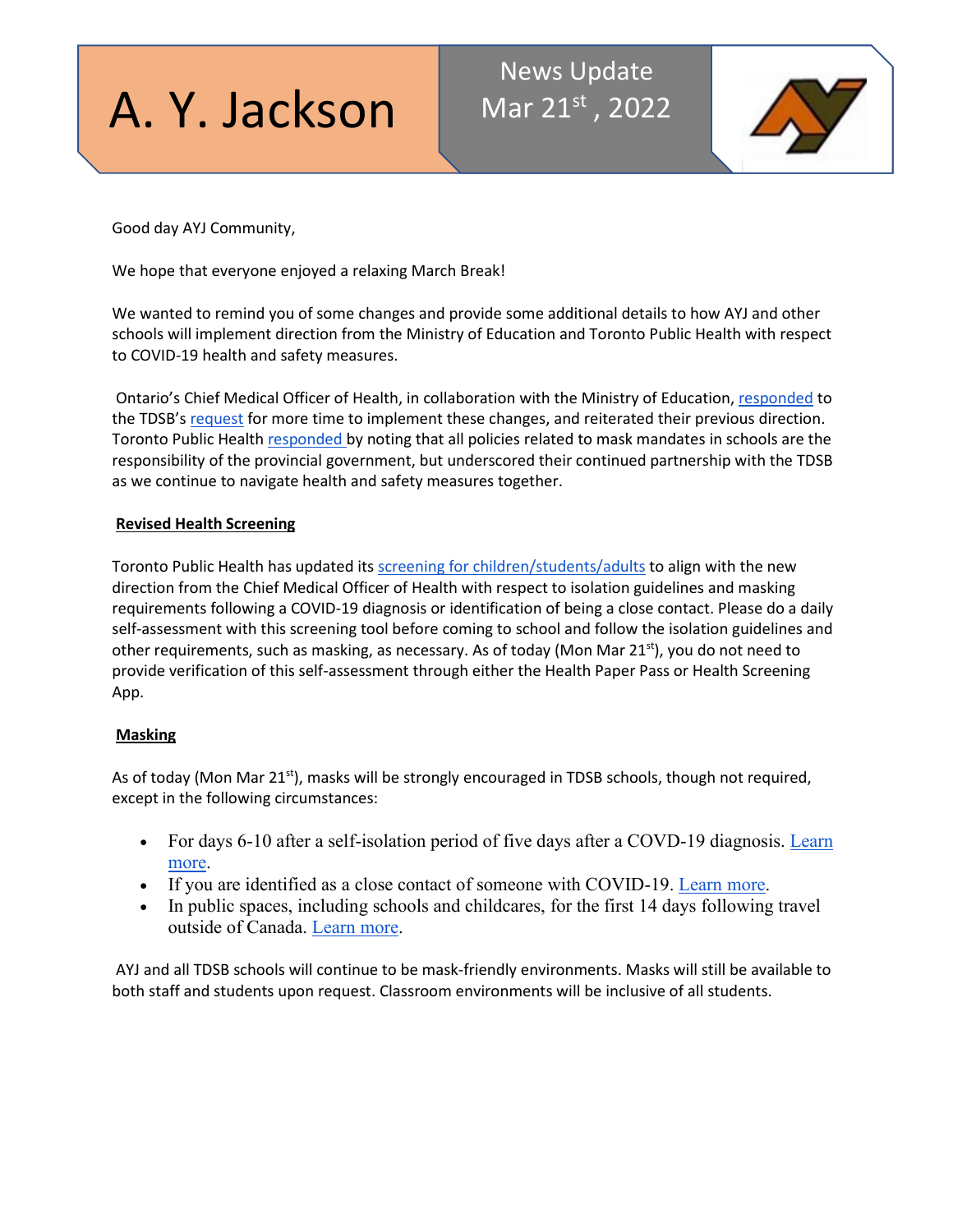## **Cohorting and Physical Distancing**

With the lifting of all cohorting and physical distancing requirements, students may now sit, work and play together. As schools move towards these more normal, pre-pandemic conditions, some activities such as extracurriculars and events, require a more thoughtful, phased-in approach in schools, as well as significant staff support. Please be patient as schools work to implement these changes in their local community.

This new direction also impacts our Severe Weather procedure. As classes can now combine, moving forward, when busses are canceled as a result of severe weather, schools will now remain open, in line with the Toronto Catholic District School Board with whom we share bussing services.

Thank you for your continued patience and support.

More updates about school practices and events will be shared as they become confirmed.

## **Important Upcoming Dates**

| AYJ Late Start Schedule - classes begin at 10:00am<br>AYJ Late Start Schedule - classes begin at 10:00am<br>Parent/Guardian-Teacher Interviews - hold the date, more info to |
|------------------------------------------------------------------------------------------------------------------------------------------------------------------------------|
|                                                                                                                                                                              |
| AYJ Credit Rescue Day - more info to follow                                                                                                                                  |
| Stat Holiday - Schools CLOSED, NO CLASSES                                                                                                                                    |
| Stat Holiday - Schools CLOSED, NO CLASSES                                                                                                                                    |
| AYJ Credit Rescue Day - more info to follow                                                                                                                                  |
| AYJ Late Start Schedule - classes begin at 10:00am                                                                                                                           |
|                                                                                                                                                                              |

## **Greek Heritage Month at the TDSB - March 2022**

March is Greek Heritage Month at the Toronto District School Board. It is an opportunity to recognize and celebrate the many achievements and contributions of Greek Canadians to Canada, and an occasion to mark and enjoy the history of Greek culture.

The theme for this year is based on healthy living:

"Harmony of Life Healthy Mind, Healthy Body"

Visit the GHM website for information and resources: [https://bit.ly/GHM\\_TDSB](http://track.spe.schoolmessenger.com/f/a/QHP8ZDdOptnq9XeTphfuyQ%7E%7E/AAAAAQA%7E/RgRkGhwPP0QXaHR0cHM6Ly9iaXQubHkvR0hNX1REU0JXB3NjaG9vbG1CCmIqj-g4YiTzqYRSFmthcmltLnN1a2h1QHRkc2Iub24uY2FYBAAAAAI%7E)

This year's website includes "Word of the Day" and "Daily Announcements" along with featured focussed days with activities.

- · "Movement Mondays"
- · "Travelling Tuesdays"
- · "Wellness Wednesdays"
- · "Thoughtful Thursdays"
- · "Foodie Fridays"